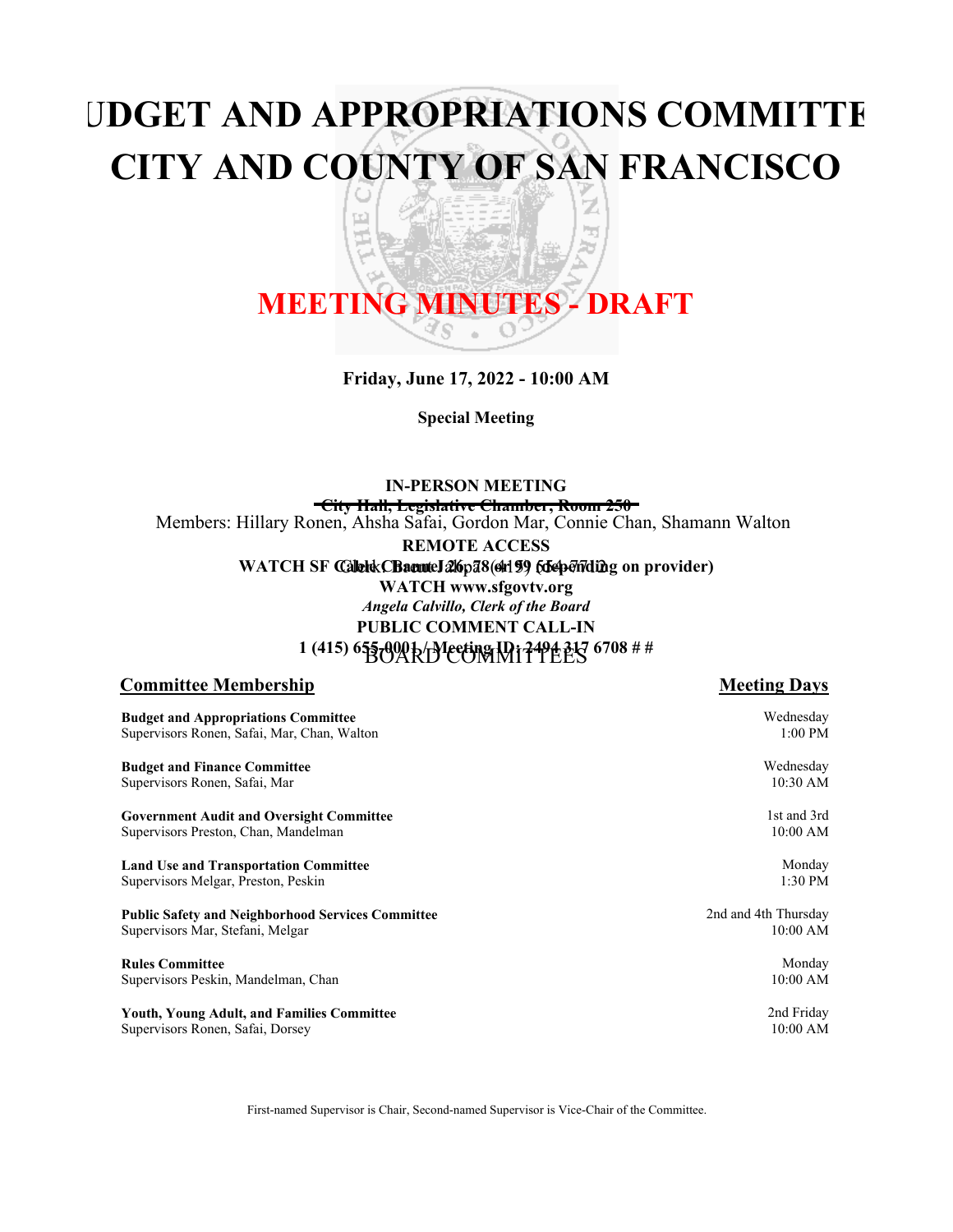**Members Present:** Hillary Ronen, Ahsha Safai, Gordon Mar, Connie Chan, and Shamann Walton

*The Budget and Appropriations Committee met in a special session, in-person with remote access*  and public comment via telephone, on Friday, June 17, 2022, with Chair Hillary Ronen presiding. *Chair Ronen called the meeting to order at 10:08 a.m.*

### **Remote Access to Information and Participation**

*On March 17, 2020, the Board of Supervisors authorized their Board and Committee meetings to convene remotely (via Microsoft Teams) and will allow remote public comment via teleconference. Visit the SFGovTV website at (www.sfgovtv.org) to stream the live meetings, or to watch meetings on demand. Members of the public are encouraged to participate remotely via detailed instructions on participating via teleconference available at: https://sfbos.org/remote-meeting-call.*

*Members of the public may participate by phone or may submit their comments by email to: brent.jalipa@sfgov.org; all comments received will be made a part of the official record. Regularly-scheduled Budget and Appropriations Committee Meetings begin at 1:00 p.m. every Wednesday of each month. Committee agendas and their associated documents are available at https://sfbos.org/committees.*

*Please visit the Board's website (www.sfbos.org) regularly to be updated on the current situation as it affects the legislative process. For more information contact the Budget and Appropriations Committee Clerk at (415) 554-7712 or brent.jalipa@sfgov.org.*

# **ROLL CALL AND ANNOUNCEMENTS**

*On the call of the roll, Chair Ronen, Vice Chair Safai, and Members Mar, Chan, and Walton were noted present. A quorum of the Committee was present.*

### **COMMUNICATIONS**

*Brent Jalipa, Budget and Appropriations Committee Clerk, instructed members of the public, when general public comment is called, to contribute live comments for up to two minutes in-person or by dialing the provided telephone number. In-person public comment will be taken before remote public comment is called. Those who are providing public comment remotely must dial \* 3 to be added to the remote queue to speak. Written comments may be submitted through email to the Budget and Appropriations Committee Clerk (brent.jalipa@sfgov.org) or the U.S. Postal Service at City Hall, 1 Dr. Carlton B. Goodlett Place, Room 244, San Francisco, CA 94102.*

# **AGENDA CHANGES**

*There were no agenda changes.*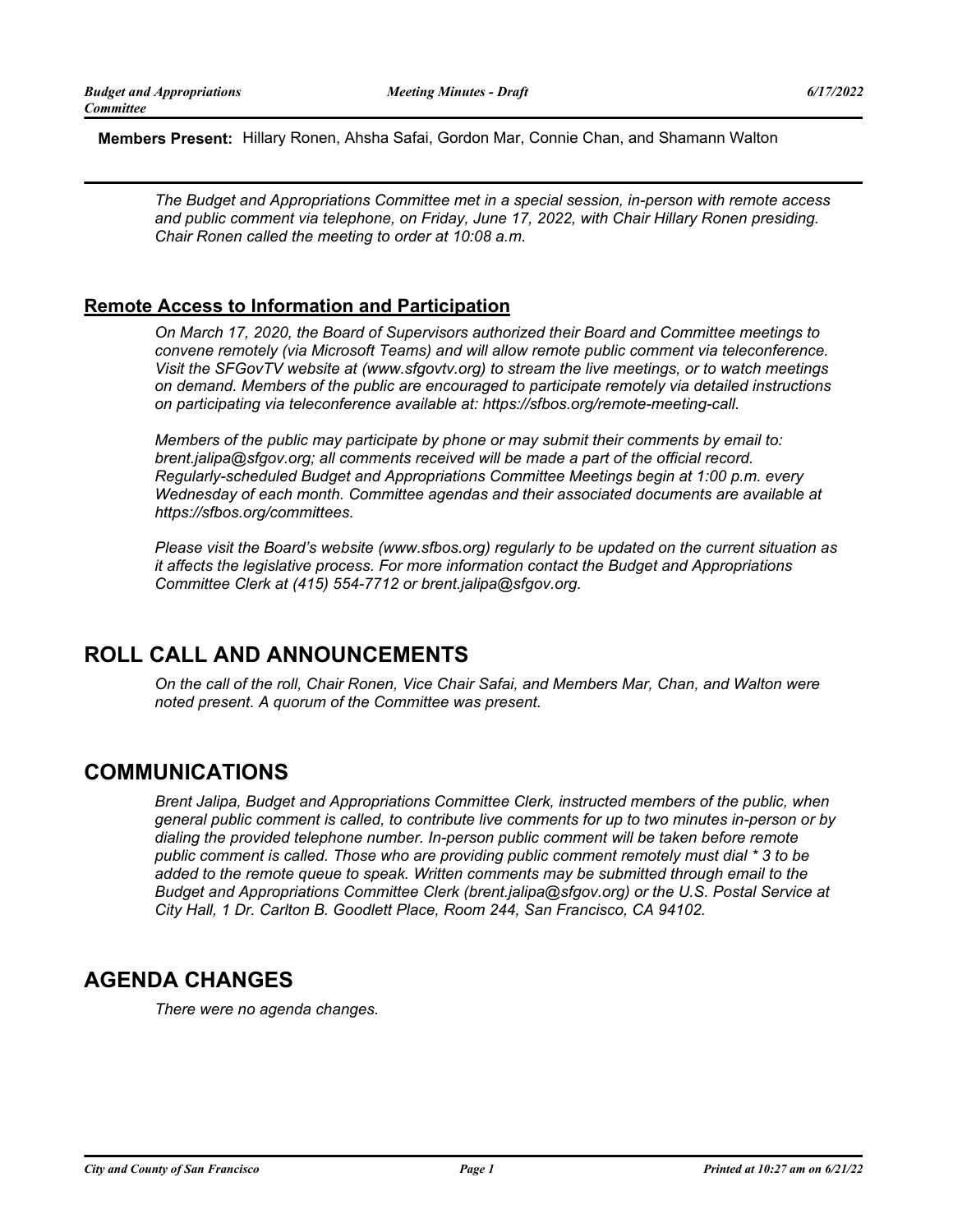# **REGULAR AGENDA**

*Chair Ronen requested File Nos. 220669, and 220670 be called together.*

*SPECIAL MEETING OF THE BOARD OF SUPERVISORS*

*Supervisor Dean Preston was noted present at 11:40 a.m.; thereby constituting a quorum of the Board of Supervisors. A special meeting of the Board of Supervisors was convened at 11:40 a.m.; although, the meeting was conducted in all respects as a committee meeting for items on the agenda and any substantive decisions constitute a recommendation of the committee and not action taken by the board.*

*Present: Supervisors Ronen, Safai, Mar, Chan, Walton, and Preston*

#### **[Budget and Appropriation Ordinance for Departments - FYs 2022-2023 and [220669](http://sfgov.legistar.com/gateway.aspx?m=l&id=38861) 2023-2024]**

#### **Sponsor: Mayor**

Budget and Appropriation Ordinance appropriating all estimated receipts and all estimated expenditures for Departments of the City and County of San Francisco as of June 1, 2022, for the Fiscal Years (FYs) ending June 30, 2023, and June 30, 2024. (Fiscal Impact)

*Heard in Committee. Speakers: Katie Miller, Chief Probation Officer (Juvenile Probation Department); Cristel Tullock, Chief Probation Officer (Adult Probation Department); Michael Yeun, Chief Executive Officer (Superior Court); William Scott, Police Chief, Nicole Jones, Patrick Leung, and Speaker (Police Department); Paul Henderson, Director (Police Accountability); Mano Raju, Public Defender (Office of the Public Defender); Marshal Klein and Sheila Arcelona (Office of the District Attorney); Paul Miyamoto, Sheriff (Sheriff's Department); Jeanine Nicholson, Fire Chief, Mark Corso, and Hasim Anderson (Fire Department); Supervisor Dean Preston (Board of Supervisors); Ashley Groffenberger, Mayor's Budget Director (Mayor's Office); Ben Rosenfield, Controller (Office of the Controller); provided an overview and responded to questions raised throughout the discussion matter. David Pilpel spoke in support of the hearing matter.*

**Chair Ronen, seconded by Member Walton, moved that this Ordinance be CONTINUED to the Budget and Appropriations Committee meeting of June 22, 2022. The motion carried by the following vote:**

Ayes: 5 - Ronen, Safai, Mar, Chan, Walton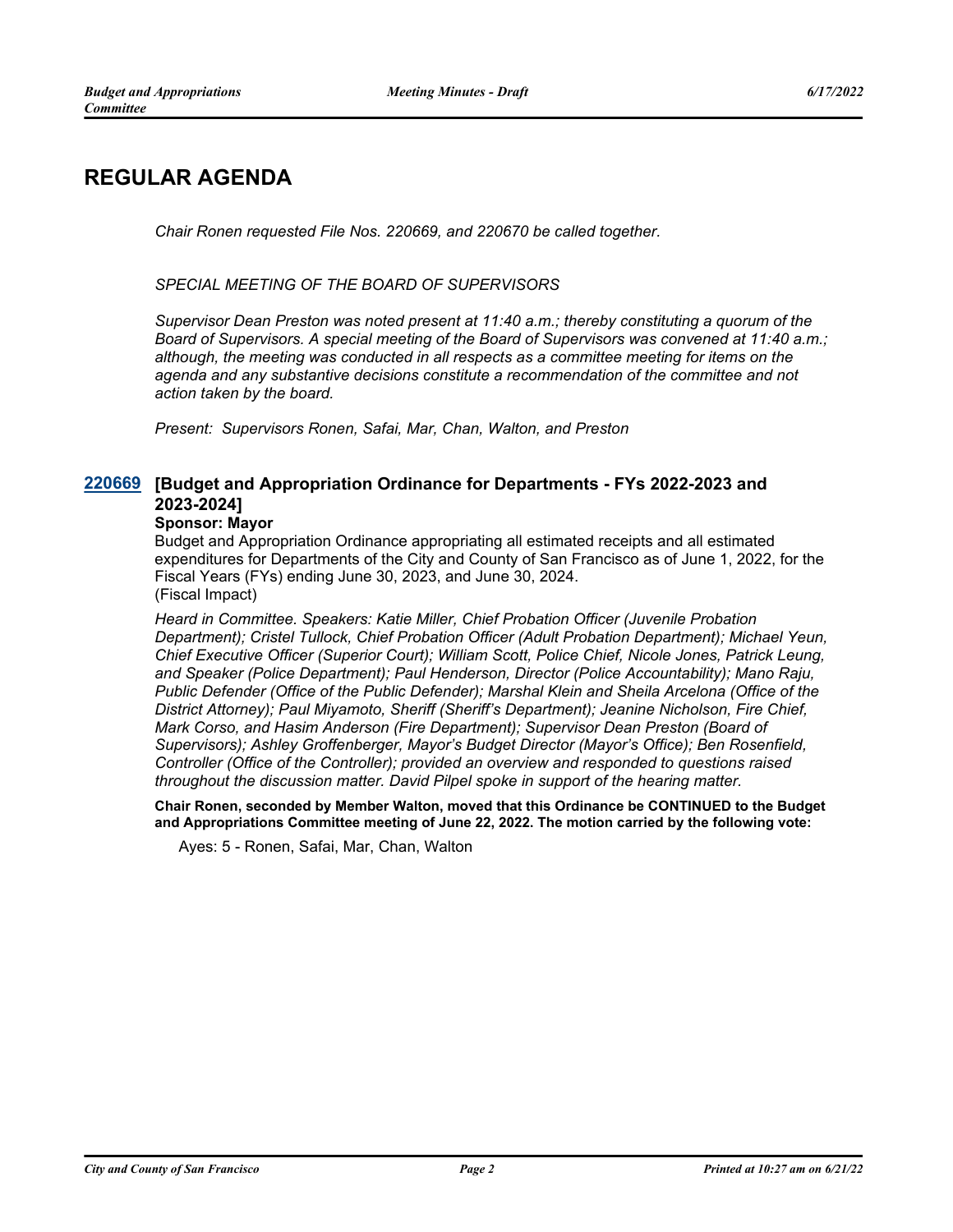# **[220670](http://sfgov.legistar.com/gateway.aspx?m=l&id=38862) [Annual Salary Ordinance - FYs 2022-2023 and 2023-2024]**

#### **Sponsor: Mayor**

Annual Salary Ordinance enumerating positions in the Annual Budget and Appropriation Ordinance for the Fiscal Years (FYs) ending June 30, 2023, and June 30, 2024, continuing, creating, or establishing these positions; enumerating and including therein all positions created by Charter or State law for which compensations are paid from City and County funds and appropriated in the Annual Appropriation Ordinance; authorizing appointments or continuation of appointments thereto; specifying and fixing the compensations and work schedules thereof; and authorizing appointments to temporary positions and fixing compensations therefore.

*Heard in Committee. Speakers: Katie Miller, Chief Probation Officer (Juvenile Probation Department); Cristel Tullock, Chief Probation Officer (Adult Probation Department); Michael Yeun, Chief Executive Officer (Superior Court); William Scott, Police Chief, Nicole Jones, Patrick Leung, and Speaker (Police Department); Paul Henderson, Director (Police Accountability); Mano Raju, Public Defender (Office of the Public Defender); Marshal Klein and Sheila Arcelona (Office of the District Attorney); Paul Miyamoto, Sheriff (Sheriff's Department); Jeanine Nicholson, Fire Chief, Mark Corso, and Hasim Anderson (Fire Department); Supervisor Dean Preston (Board of Supervisors); Ashley Groffenberger, Mayor's Budget Director (Mayor's Office); Ben Rosenfield, Controller (Office of the Controller); provided an overview and responded to questions raised throughout the discussion matter. David Pilpel spoke in support of the hearing matter.*

**Chair Ronen, seconded by Member Walton, moved that this Ordinance be CONTINUED to the Budget and Appropriations Committee meeting of June 22, 2022. The motion carried by the following vote:**

Ayes: 5 - Ronen, Safai, Mar, Chan, Walton

#### **[220680](http://sfgov.legistar.com/gateway.aspx?m=l&id=38872) [Administrative Code - Police Vehicle Theft Crime Fund Surcharge] Sponsor: Mayor**

Ordinance amending the Administrative Code to increase the surcharge on vehicles registered to a San Francisco address in accordance with California state law.

*Heard in Committee. Speakers: Patrick Leung (Police Department); Ashley Groffenberger, Mayor's Budget Director (Mayor's Office) provided an overview and responded to questions raised throughout the discussion. David Pilpel; shared various concerns regarding the hearing matter.*

**Chair Ronen, seconded by Member Walton, moved that this Ordinance be AMENDED, AN AMENDMENT OF THE WHOLE BEARING SAME TITLE, on Page 2, Line 8, by adding 'and Operative Date' after 'Effective Date'; and on Page 2, Lines 11-12, by adding 'This ordinance shall not become operative until six months from the date that the Chief of Police certifies in writing to the Clerk of the Board of Supervisors that the Department has complied with the submission requirement set forth in California Vehicle Code Section 9250.14.'. The motion carried by the following vote:**

Ayes: 5 - Ronen, Safai, Mar, Chan, Walton

**Chair Ronen, Seconded by Member Walton, moved that this Ordinance be RECOMMENDED AS AMENDED to the Board of Supervisors meeting of July 12, 2022. The motion carried by the following vote:**

Ayes: 5 - Ronen, Safai, Mar, Chan, Walton

#### *ADJOURNMENT OF THE BOARD OF SUPERVISORS*

*At the hour of 2:01 p.m. Supervisor Preston was noted not present, thereby adjourning the Special Meeting of the Board of Supervisors.*

*Chair Ronen recessed the meeting at 2:12 p.m. and reconvened at 3:06 p.m.*